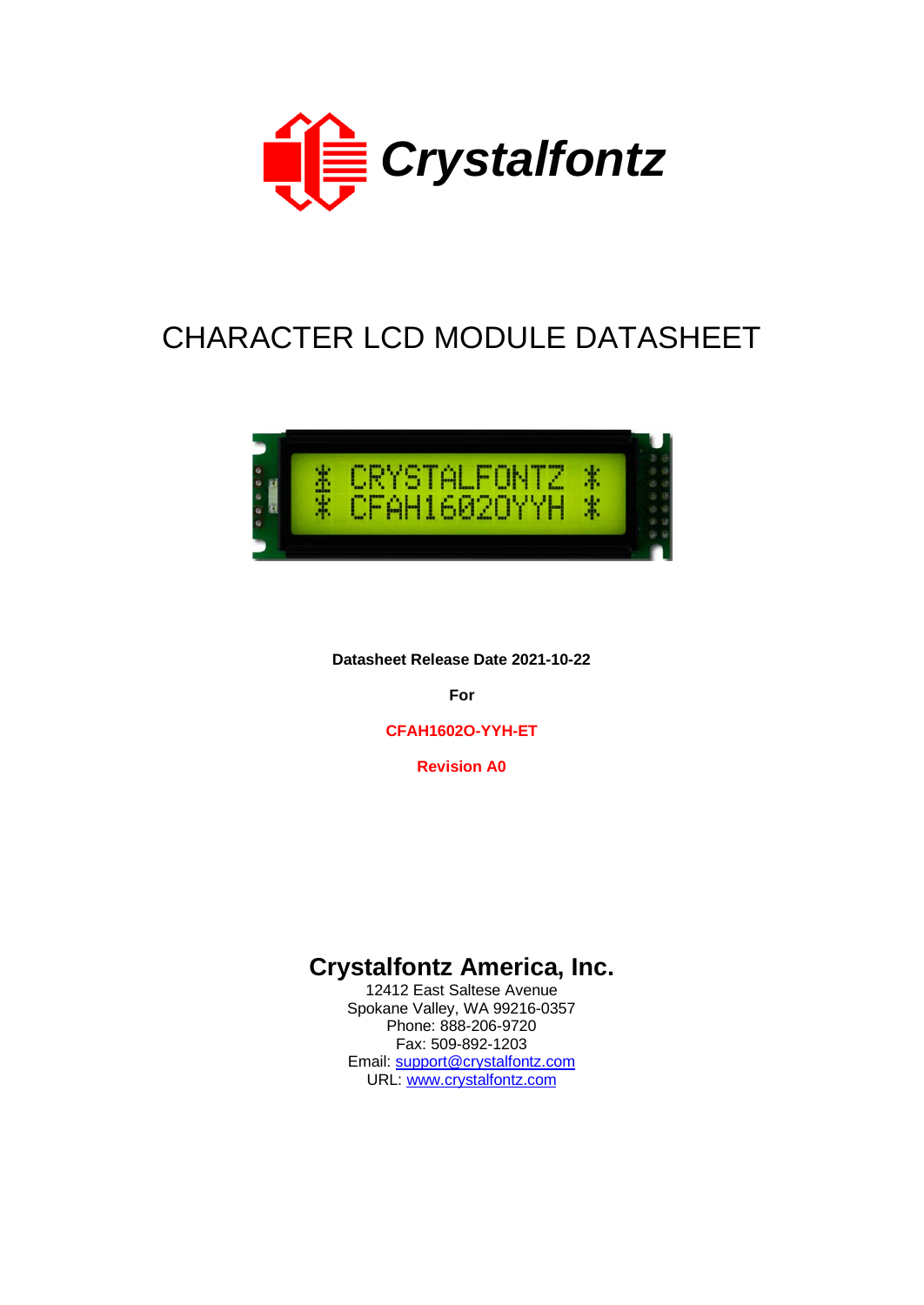

# **CONTENTS**

| 2.  |  |
|-----|--|
| 3.  |  |
| 4.  |  |
| 5.  |  |
| 6.  |  |
| 7.  |  |
| 8.  |  |
| 9.  |  |
| 10. |  |
| 11. |  |
| 12. |  |
| 13. |  |
| 14. |  |
|     |  |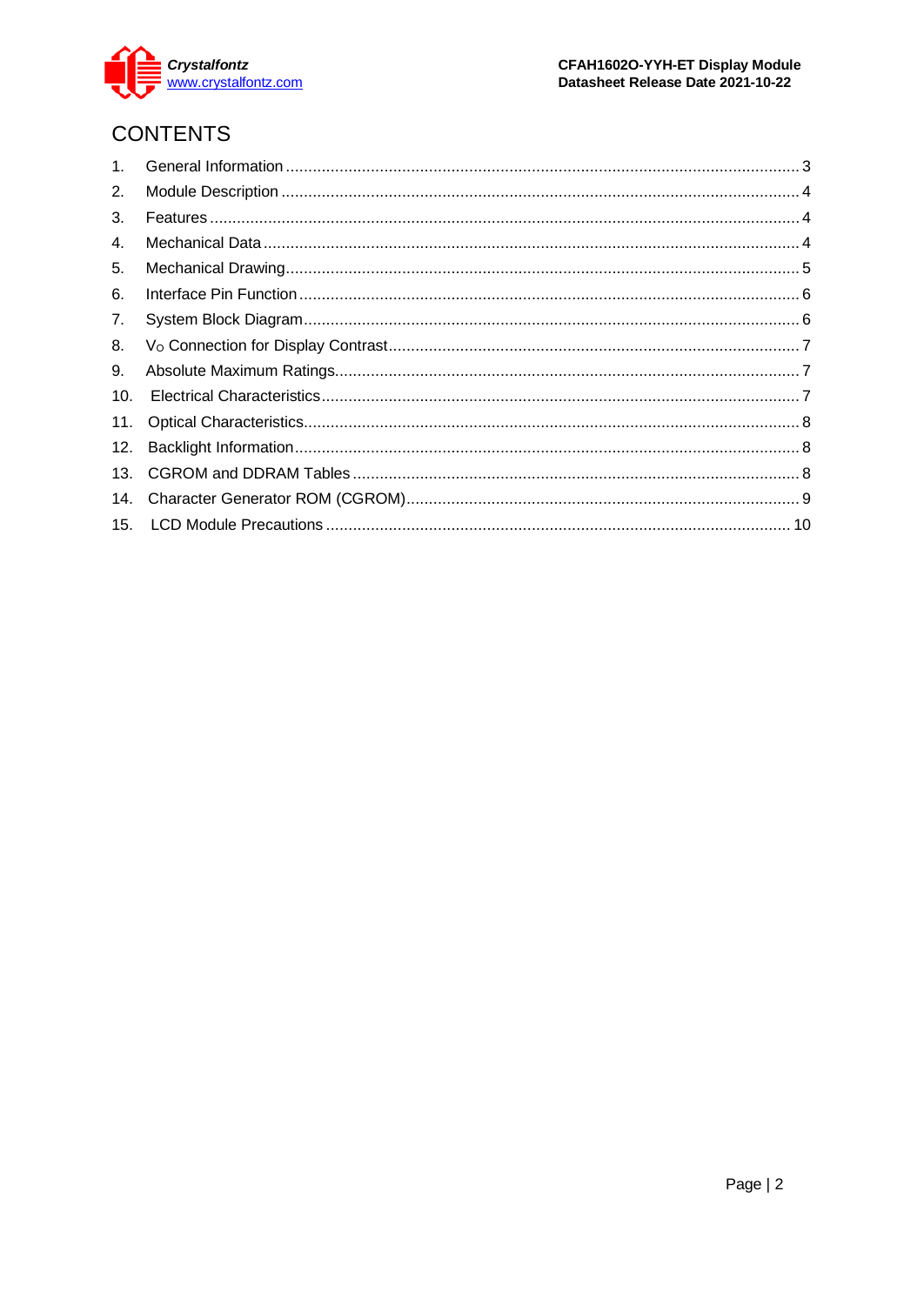

### <span id="page-2-0"></span>**1. General Information**

#### **Datasheet Revision History**

Datasheet Release: **2021-10-22**

Datasheet for the CFAH1602O-YYH-ET character LCD display module.

#### **Product Change Notifications**

You can check for or subscribe to **Part Change Notices** for this display module on our website.

#### **Variations**

Slight variations between lots are normal (e.g., contrast, color, or intensity).

#### **Volatility**

This display module has volatile memory.

#### **Disclaimer**

Certain applications using Crystalfontz America, Inc. products may involve potential risks of death, personal injury, or severe property or environmental damage ("Critical Applications"). CRYSTALFONTZ AMERICA, INC. PRODUCTS ARE NOT DESIGNED, INTENDED, AUTHORIZED, OR WARRANTED TO BE SUITABLE FOR USE IN LIFE-SUPPORT APPLICATIONS, DEVICES OR SYSTEMS OR OTHER CRITICAL APPLICATIONS. Inclusion of Crystalfontz America, Inc. products in such applications is understood to be fully at the risk of the customer. In order to minimize risks associated with customer applications, adequate design and operating safeguards should be provided by the customer to minimize inherent or procedural hazard. Please contact us if you have any questions concerning potential risk applications.

Crystalfontz America, Inc. assumes no liability for applications assistance, customer product design, software performance, or infringements of patents or services described herein. Nor does Crystalfontz America, Inc. warrant or represent that any license, either express or implied, is granted under any patent right, copyright, or other intellectual property right of Crystalfontz America, Inc. covering or relating to any combination, machine, or process in which our products or services might be or are used.

All specifications in datasheets on our website are, to the best of our knowledge, accurate but not guaranteed. Corrections to specifications are made as any inaccuracies are discovered.

Company and product names mentioned in this publication are trademarks or registered trademarks of their respective owners.

Copyright © 2021 by Crystalfontz America, Inc.,12412 East Saltese Avenue, Spokane Valley, WA 99216 U.S.A.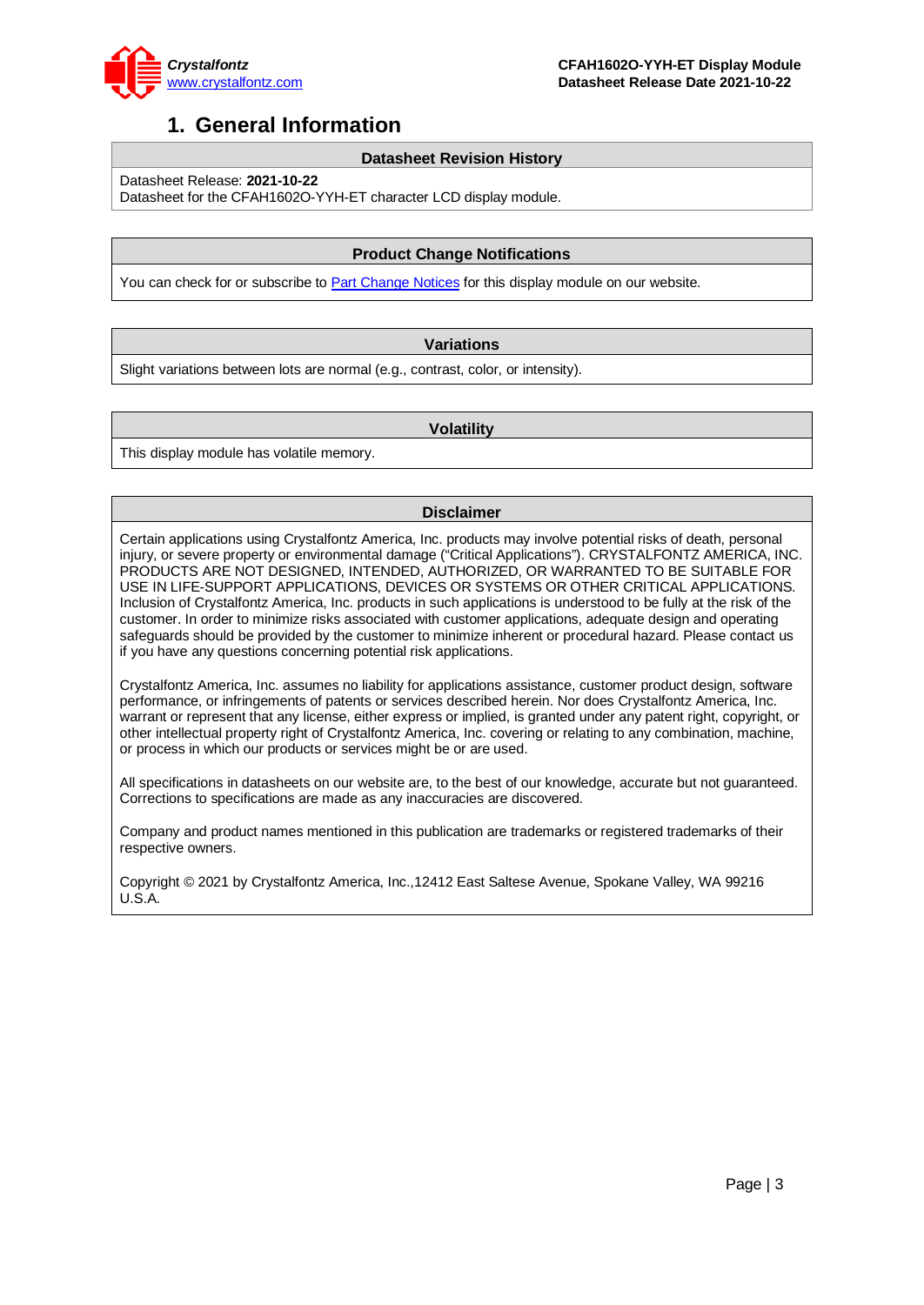

### **2. Module Description**

<span id="page-3-0"></span>This is a 16 character by 2-line LCD display with a yellow-green LED backlight. This display has a built-in Sitronix ST7066U controller. The Sitronix ST7066U is compatible with the industry standard Hitachi HD44780 controller.

Please see [Sitronix ST7066U LCD Controller Datasheet](https://www.crystalfontz.com/controllers/Sitronix/ST7066U) for further reference.

### **3. Features**

- <span id="page-3-1"></span>• Built-in Controller: ST7066U (or equivalent)
- Yellow-green LED Backlight
- STN Positive, Yellow-green, Transflective Mode
- +5v Power Supply
- Viewing Direction: 6 o'clock
- 1/16 Duty
- Temperature Operation: -20°C to +70°C
- Interface: 4-bit or 8-bit parallel (6800 default)

### **4. Mechanical Data**

<span id="page-3-2"></span>

| <b>Item</b>               | <b>Specification</b><br>(mm)   | <b>Specification</b><br>(inch, reference) |  |  |  |  |
|---------------------------|--------------------------------|-------------------------------------------|--|--|--|--|
| <b>Overall Dimensions</b> | 85.0 (W) x 25.2 (H) x 13.2 (D) | 3.346 (W) x 0.992 (H) x 0.519 (D)         |  |  |  |  |
| Viewing Area              | 66.0 (W) x 16.0 (H)            | 2.598 (W) x 0.629 (H)                     |  |  |  |  |
| <b>Active Area</b>        | 56.20 (W) x 11.5 (H)           | $2.213$ (W) x 0.453 (H)                   |  |  |  |  |
| Character Size            | $2.95$ (W) x 5.55 (H)          | $0.116$ (W) x 0.219 (H)                   |  |  |  |  |
| <b>Character Pitch</b>    | $3.55$ (W) x 5.95 (H)          | $0.139$ (W) x $0.234$ (H)                 |  |  |  |  |
| Dot Size                  | $0.55$ (W) x $0.65$ (H)        | $0.022$ (W) x $0.026$ (H)                 |  |  |  |  |
| Dot Pitch                 | $0.60$ (W) $\times$ 0.70 (H)   | $0.024$ (W) x $0.028$ (H)                 |  |  |  |  |
| Weight (Typical)          | 32 grams                       | 1.13 ounces                               |  |  |  |  |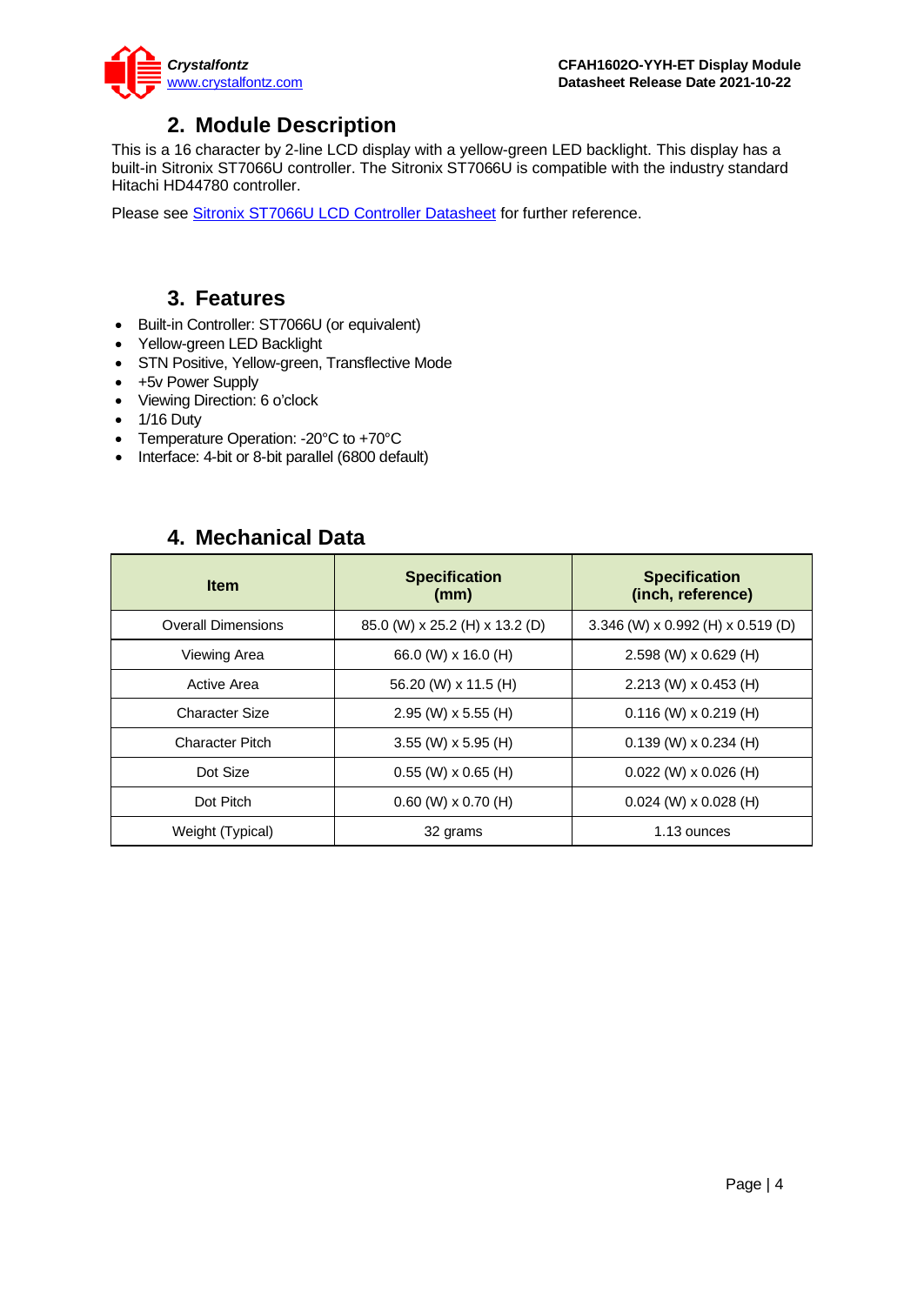

### **5. Mechanical Drawing**

<span id="page-4-0"></span>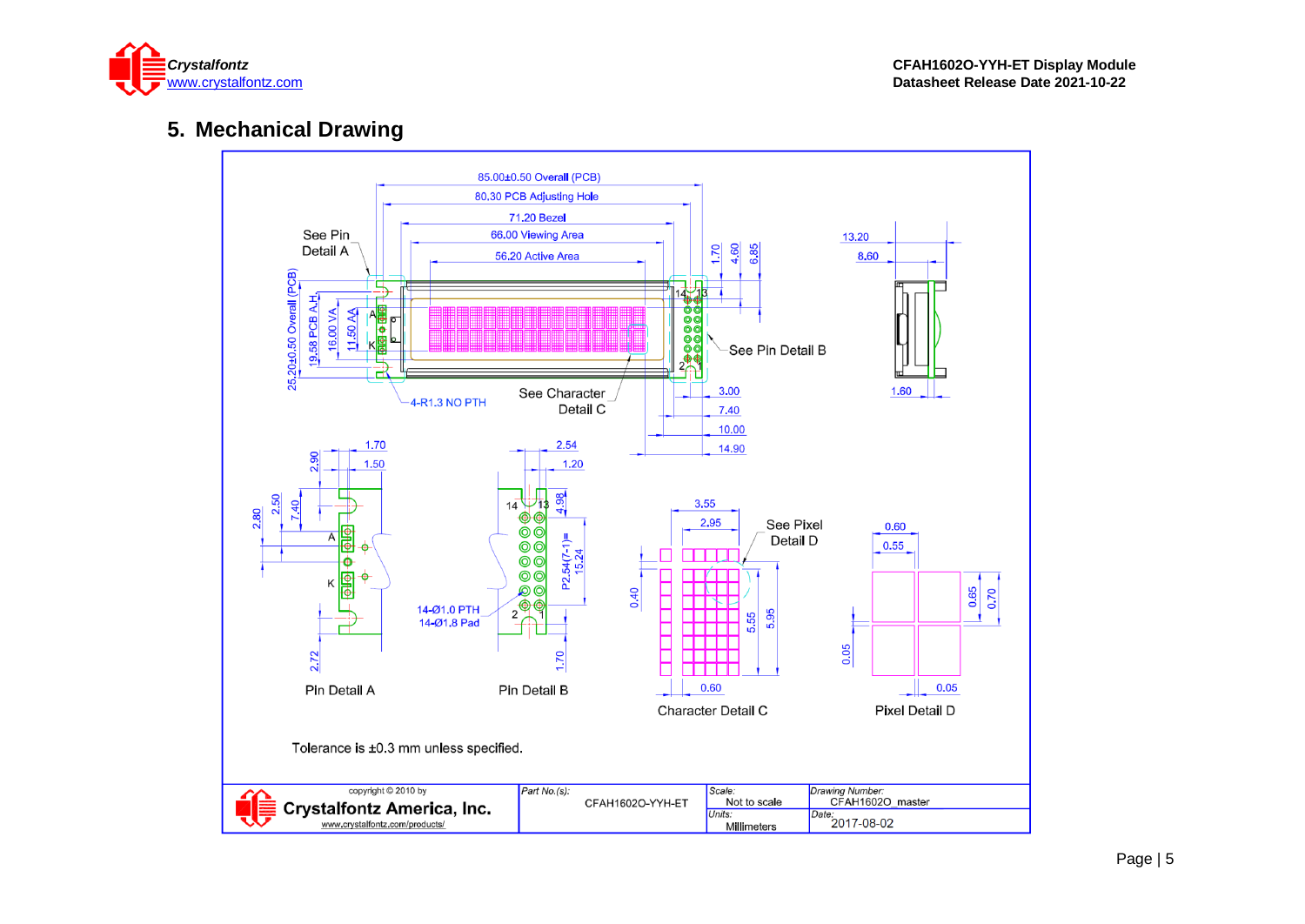

<span id="page-5-0"></span>

| Pin No.        | <b>Symbol</b>   | Level                | <b>Function</b>                |
|----------------|-----------------|----------------------|--------------------------------|
|                | DB <sub>7</sub> | H/L                  | Data Bus Line                  |
| $\overline{2}$ | DB <sub>6</sub> | H/L                  | Data Bus Line                  |
| 3              | DB <sub>5</sub> | H/L                  | Data Bus Line                  |
| 4              | DB <sub>4</sub> | H/L                  | Data Bus Line                  |
| 5              | DB <sub>3</sub> | H/L                  | Data Bus Line                  |
| 6              | DB <sub>2</sub> | H/L                  | Data Bus Line                  |
| $\overline{7}$ | DB <sub>1</sub> | H/L                  | Data Bus Line                  |
| 8              | DB <sub>0</sub> | H/L                  | Data Bus Line                  |
| 9              | E               | $H, H \rightarrow L$ | Chip Enable Signal             |
| 10             | R/W             | H/L                  | H: Read<br>L: Write            |
| 11             | <b>RS</b>       | H/L                  | H: Data<br>L: Instruction Code |
| 12             | $V_{\rm O}$     | (variable)           | Supply Voltage for LCD         |
| 13             | $V_{SS}$        | 0v                   | Ground                         |
| 14             | V <sub>DD</sub> | 5.0 <sub>V</sub>     | Supply Voltage for Logic       |

# **6. Interface Pin Function**

# <span id="page-5-1"></span>**7. System Block Diagram**

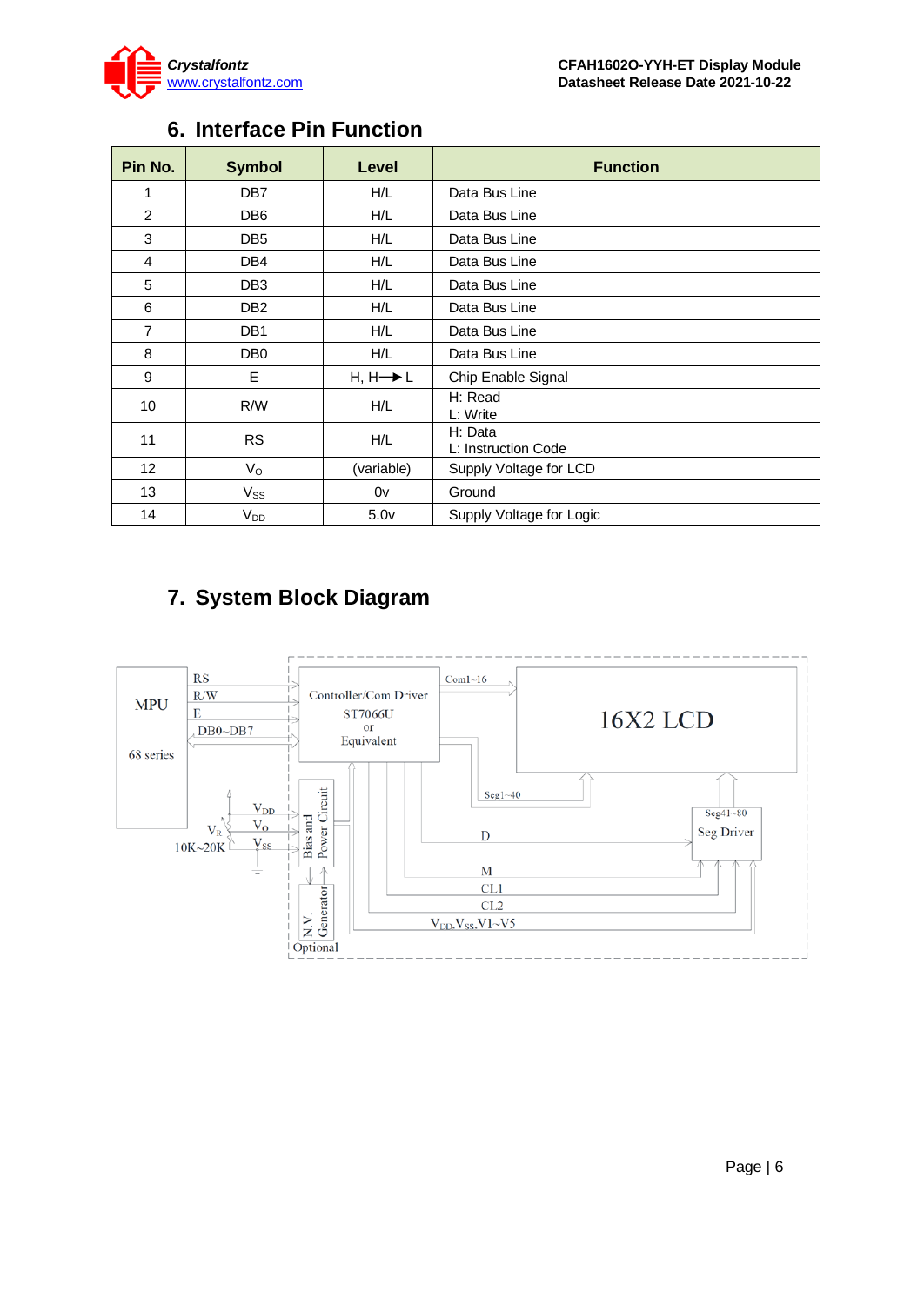

# 8. **V<sub>o</sub> Connection for Display Contrast**

<span id="page-6-0"></span>Crystalfontz recommends allowing field adjustment of  $V<sub>O</sub>$  for all designs. The optimal value of  $V<sub>O</sub>$ varies with temperature, variations in V<sub>DD</sub>, and viewing angle. V<sub>o</sub> will also vary module-to-module and batch-to-batch due to normal manufacturing variations. If exposing adjustments to  $V<sub>O</sub>$  is not possible, Crystalfontz recommends enabling adjustment of  $V<sub>O</sub>$  as part of a product's final test.

Although a potentiometer is shown as a typical connection, V<sub>o</sub> can be driven by a microcontroller, using either a DAC or a filtered PWM. Displays that require  $V<sub>o</sub>$  to be negative may require a level shifting circuit.

Start with an initial value of  $V_0 = +1v$  (V<sub>LCD</sub> = +4v), and adjust from there.



# **9. Absolute Maximum Ratings**

<span id="page-6-1"></span>

| <b>Parameter</b>             | <b>Symbol</b>              | <b>Min</b> | <b>Max</b>               | Unit            | <b>Notes</b> |
|------------------------------|----------------------------|------------|--------------------------|-----------------|--------------|
| Supply Voltage for Logic     | $V_{DD} - V_{SS}$          | $-0.3$     |                          |                 | (1)(2)       |
| Supply Voltage for LCD       | $V_{DD} - V_{O}$           | $-0.3$     | 13                       |                 | (1)(2)       |
| Input Voltage                | Vı                         | $V_{SS}$   | $\overline{\phantom{a}}$ | V <sub>DD</sub> |              |
| <b>Operating Temperature</b> | Тор                        | $-20$      | $+70$                    | °C              |              |
| Storage Temperature          | $\mathsf{T}_{\texttt{ST}}$ | -30        | +80                      | °C              |              |

*Notes:*

*(1) These are stress ratings only. Extended exposure to the absolute maximum ratings listed above may affect device reliability or cause permanent damage.* 

*(2) Functional operation should be restricted to the limits in the Electrical Characteristics table below.*

<span id="page-6-2"></span>

| <b>Electrical Characteristics</b><br>10. |                                 |                    |                |            |               |               |  |  |  |  |  |  |  |
|------------------------------------------|---------------------------------|--------------------|----------------|------------|---------------|---------------|--|--|--|--|--|--|--|
| <b>Item</b>                              | <b>Symbol</b>                   | <b>Condition</b>   | Min            | <b>Typ</b> | <b>Max</b>    | Unit          |  |  |  |  |  |  |  |
| Supply Voltage for Logic                 | $V_{DD}$ - $V_{SS}$             |                    | 4.5            | 5.0        | 5.5           |               |  |  |  |  |  |  |  |
|                                          |                                 | $Ta=20^{\circ}C$   |                |            | 5.2           |               |  |  |  |  |  |  |  |
| Supply Voltage for LCD                   | V <sub>DD</sub> -V <sub>O</sub> | $Ta = 25^{\circ}C$ | 3.6            | 3.7        | 3.8           |               |  |  |  |  |  |  |  |
|                                          |                                 | $Ta=70^{\circ}C$   | 3.2            |            |               |               |  |  |  |  |  |  |  |
| High Joyal Innut                         | $\mathcal{L}$                   |                    | $0.7 \times U$ |            | $\mathcal{L}$ | $\mathcal{L}$ |  |  |  |  |  |  |  |

| Supply Voltage for Logic | $V_{DD} - V_{SS}$      |                    | 4.5                 | 5.0                      | 5.5                   |    |
|--------------------------|------------------------|--------------------|---------------------|--------------------------|-----------------------|----|
|                          |                        | $Ta=20^{\circ}C$   |                     | $\overline{\phantom{0}}$ | 5.2                   |    |
| Supply Voltage for LCD   | $V_{DD} - V_{O}$       | $Ta = 25^{\circ}C$ | 3.6                 | 3.7                      | 3.8                   |    |
|                          |                        | $Ta=70^{\circ}C$   | 3.2                 |                          |                       |    |
| High-level Input         | Vıн                    |                    | $0.7 \times V_{DD}$ |                          | $V_{DD}$              |    |
| Low-level Input          | $V_{IL}$               | -                  | $V_{SS}$            |                          | 0.6                   |    |
| High-level Output        | $V_{OH}$               |                    | 3.9                 |                          | <b>V<sub>DD</sub></b> |    |
| Low-level Output         | $V_{OL}$               |                    | $\Omega$            |                          | 0.4                   |    |
| <b>Supply Current</b>    | <b>I</b> <sub>DD</sub> | $V_{DD} = 5.0V$    | 1.0                 | 1.2                      | 1.5                   | mA |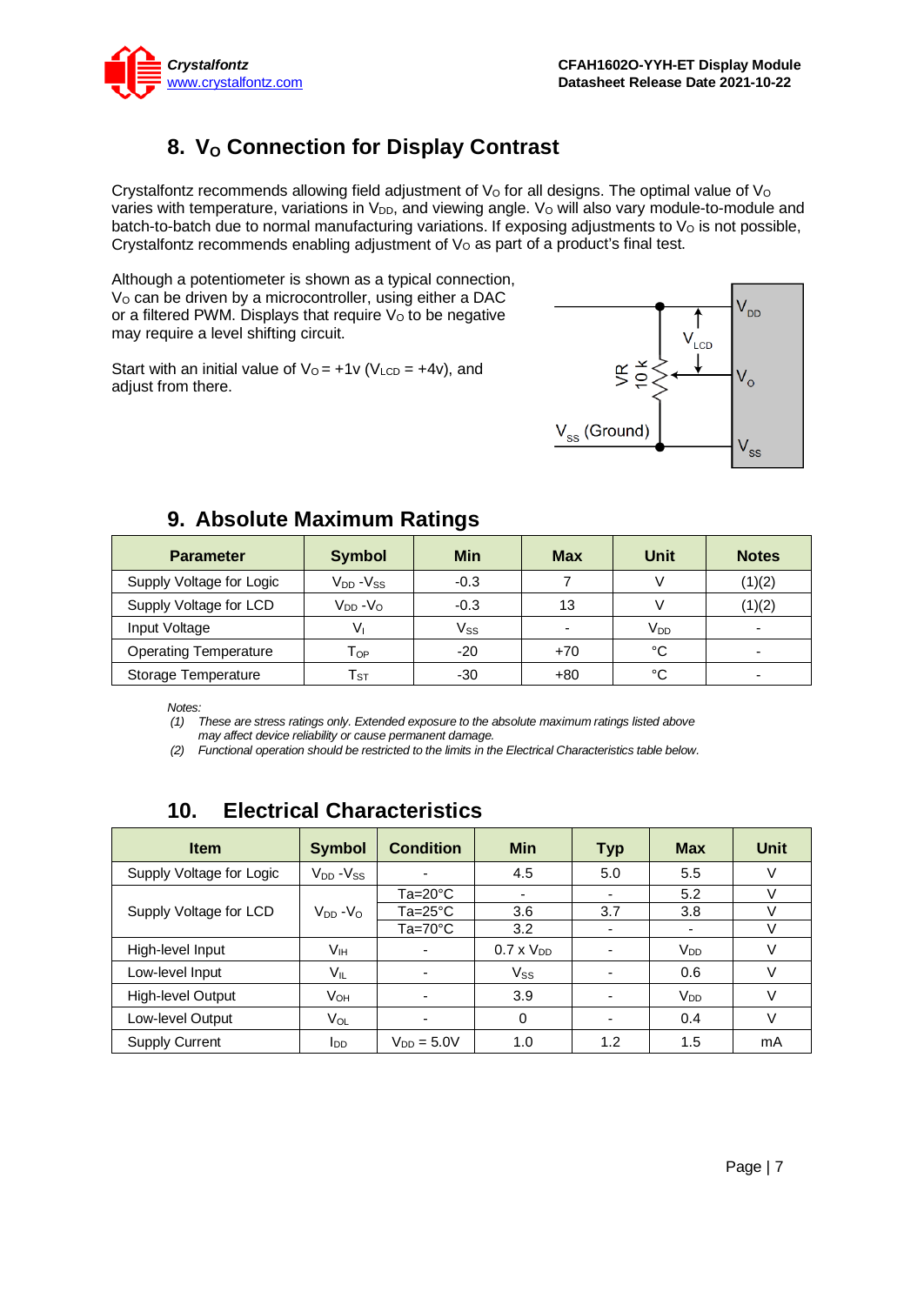

# **11. Optical Characteristics**

<span id="page-7-0"></span>

| <b>Item</b>           | <b>Symbol</b> | <b>Condition</b> | <b>Min</b> | <b>Typ</b> | <b>Max</b> | <b>Unit</b>        |
|-----------------------|---------------|------------------|------------|------------|------------|--------------------|
|                       |               | CR <sub>2</sub>  | 0          |            | 20         | $\phi = 180^\circ$ |
|                       |               | CR <sub>2</sub>  | 0          |            | 40         | $\phi = 0^{\circ}$ |
| View Angle            |               | CR <sub>2</sub>  | 0          |            | 30         | $\phi = 90^\circ$  |
|                       |               | CR <sub>2</sub>  | 0          |            | 30         | $\phi = 270^\circ$ |
| <b>Contrast Ratio</b> | <b>CR</b>     |                  |            | 3          |            |                    |
|                       | T rise        |                  |            | 150        | 200        | ms                 |
| Response Time         | T fall        |                  |            | 150        | 200        | ms                 |

# **12. Backlight Information**

<span id="page-7-1"></span>

| <b>Symbol</b><br><b>Parameter</b> |              | <b>Condition</b>                                         | <b>Min</b>               | <b>Typ</b> | <b>Max</b> | <b>Unit</b>       | <b>Notes</b> |  |
|-----------------------------------|--------------|----------------------------------------------------------|--------------------------|------------|------------|-------------------|--------------|--|
| <b>Supply Current</b>             | <b>ILED</b>  | $V=4.1v$                                                 | 117                      | 130        | 156        | mA                | (1)(2)       |  |
| Supply Voltage                    | V            | $\overline{\phantom{0}}$                                 | 3.9                      | 4.1        | 4.3        | V                 |              |  |
| Reverse Voltage                   | $V_{R}$      |                                                          |                          |            | 8          | V                 |              |  |
| Luminance<br>(without LCD)        | $I_{\rm V}$  | $I_{\text{F}}$ = 130 mA                                  | 216                      | 270        |            | cd/m <sup>2</sup> |              |  |
| Wave Length                       | $\lambda$ p  | $IIFD=130mA$                                             | 569                      | 570        | 573        | nm                |              |  |
| LED Lifetime                      |              | I <sub>LED</sub> ≤130mA<br>$25^{\circ}$ C, 50-<br>60% RH | $\overline{\phantom{0}}$ | 100K       |            | <b>Hrs</b>        | (1)(2)       |  |
| Color                             | Yellow-green |                                                          |                          |            |            |                   |              |  |

*Notes:* 

*(1) Supply current minimum value is only for reference since the LED brightness efficiency keeps enhancing. Current consumption becomes less and less to achieve the same luminance.* 

*(2) Lifetime is defined as the amount of time when the luminance has decayed to <50% of the initial value (100K hours is an estimate for reference only).*

### **13. CGROM and DDRAM Tables**

<span id="page-7-2"></span>Please see **Sitronix ST7066U LCD Controller Datasheet** for further reference.

### **Display Position DDRAM Address**

The following table shows the relationship between the controller's addresses and the corresponding character location on the module

|                      |  |  |  |  |  |  | 2 3 4 5 6 7 8 9 10 11 12 13 14 15 16                                                                                                                                            |  |
|----------------------|--|--|--|--|--|--|---------------------------------------------------------------------------------------------------------------------------------------------------------------------------------|--|
| <b>DDRAM Address</b> |  |  |  |  |  |  | $\vert$ 00 $\vert$ 01 $\vert$ 02 $\vert$ 03 $\vert$ 04 $\vert$ 05 $\vert$ 06 $\vert$ 07 $\vert$ 08 $\vert$ 09 $\vert$ 0A $\vert$ 0B $\vert$ 0C $\vert$ 0D $\vert$ 0E $\vert$ 0F |  |
| <b>DDRAM Address</b> |  |  |  |  |  |  | 40   41   42   43   44   45   46   47   48   49   4A   4B   4C   4D   4E                                                                                                        |  |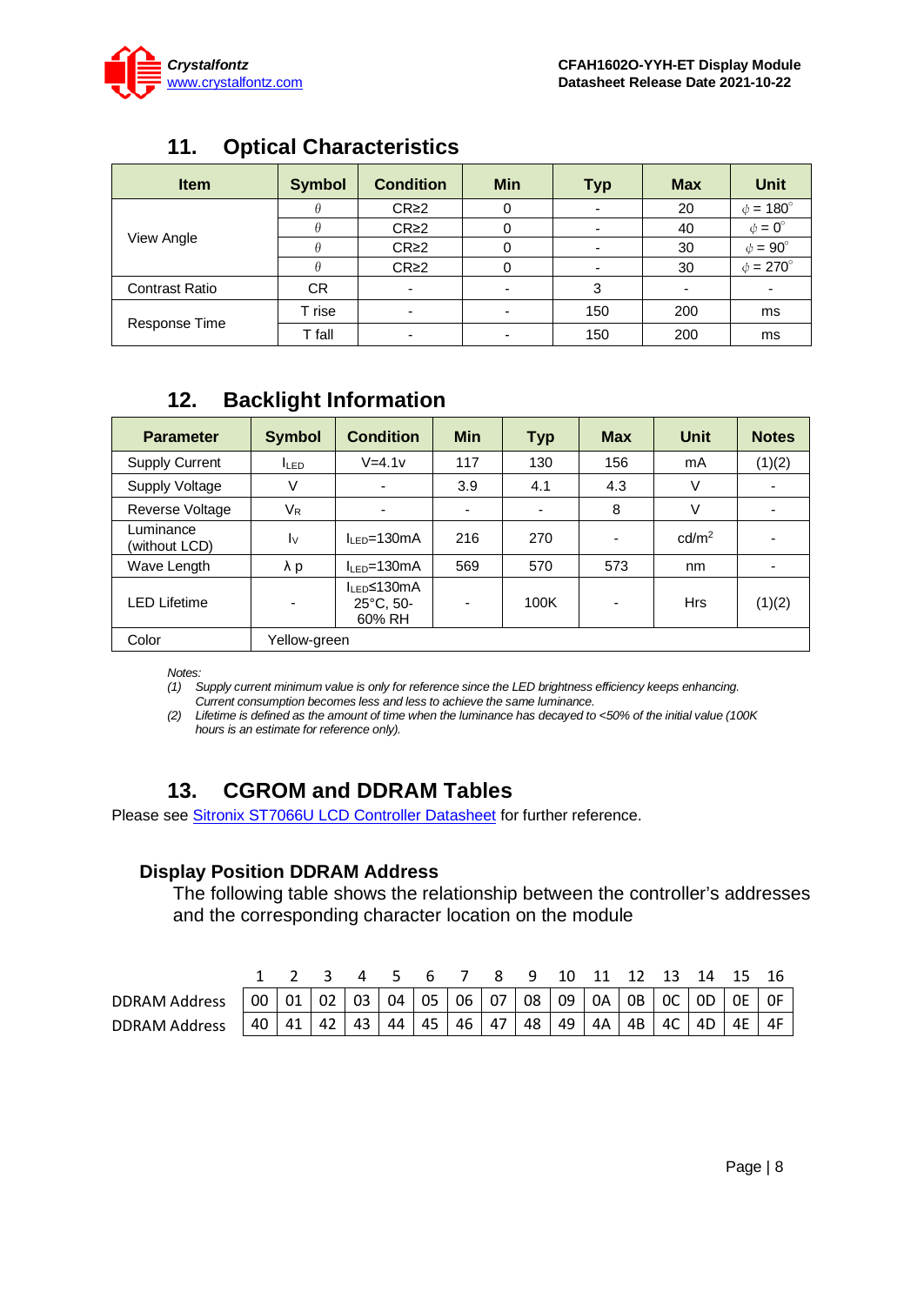

<span id="page-8-0"></span>

| $U$ pper                         |                                      |                            |                |    |                    |                           |             |                                                                                                            |                           |   |     |                   |                          |                   |                                             |      |
|----------------------------------|--------------------------------------|----------------------------|----------------|----|--------------------|---------------------------|-------------|------------------------------------------------------------------------------------------------------------|---------------------------|---|-----|-------------------|--------------------------|-------------------|---------------------------------------------|------|
| $\sqrt{4}$ bit<br>Lower<br>4 bit |                                      |                            |                |    |                    |                           |             | LLLL   LLLH   LLHL   LLHH  LHLL   LHLH  LHHL   LHHH  HLLL   HLLH   HLHL   HLHH   HHLL   HHLH   HHHL   HHHH |                           |   |     |                   |                          |                   |                                             |      |
| LLLL                             | $\overline{CG}$<br>RAM<br>(1)        |                            |                |    |                    |                           | Ŧ           |                                                                                                            |                           |   |     |                   |                          |                   |                                             |      |
| <b>LLLH</b>                      | CG<br><b>RAM</b><br>(2)              |                            | į              |    |                    |                           |             |                                                                                                            |                           |   | .!. |                   | $\prod_{i=1}^n$          |                   |                                             |      |
| <b>LLHL</b>                      | CG<br><b>RAM</b><br>(3)              |                            | Ŧ<br>I         |    |                    |                           |             |                                                                                                            |                           |   |     |                   |                          |                   |                                             |      |
| LLHH                             | CG<br>RAM<br>(4)                     | E                          |                |    |                    |                           |             |                                                                                                            |                           |   |     |                   |                          |                   |                                             |      |
| LHLL                             | $\mathbf{C}\mathbf{G}$<br>RAM<br>(5) |                            |                |    |                    |                           |             |                                                                                                            |                           |   |     |                   |                          |                   |                                             |      |
| <b>LHLH</b>                      | $\overline{CG}$<br>RAM<br>(6)        | j<br>J                     | 85             |    |                    |                           |             |                                                                                                            |                           |   |     |                   |                          |                   |                                             |      |
| <b>LHHL</b>                      | $\overline{CG}$<br><b>RAM</b><br>(7) |                            |                |    |                    | I                         |             |                                                                                                            |                           |   |     |                   |                          |                   |                                             |      |
| <b>LHHH</b>                      | $\overline{CG}$<br>RAM<br>(8)        | $\mathbb{L}^{\frac{1}{2}}$ |                |    |                    |                           |             |                                                                                                            |                           |   |     |                   |                          |                   |                                             |      |
| $\operatorname{HLLL}$            | $\overline{\text{CG}}$<br>RAM<br>(1) |                            |                |    |                    |                           |             |                                                                                                            |                           |   |     |                   |                          |                   |                                             |      |
| <b>HLLH</b>                      | CG<br>RAM<br>(2)                     |                            |                |    |                    |                           | .!.         |                                                                                                            |                           |   | Ì   |                   |                          | j                 |                                             |      |
| <b>HLHL</b>                      | CG<br><b>RAM</b><br>(3)              |                            |                | Ħ  |                    |                           |             |                                                                                                            |                           |   |     |                   |                          |                   |                                             |      |
| HLHH                             | $\mathbf{CG}$<br>RAM<br>(4)          | æ<br> , , i                |                |    |                    |                           |             |                                                                                                            |                           |   |     |                   |                          |                   | I                                           |      |
| <b>HHLL</b>                      | CG<br>${\rm RAM}$<br>(5)             |                            | p              |    |                    | $\mathbf{H}_{\mathbf{m}}$ | I.          | <b>COLORED</b>                                                                                             | □<br>                     |   |     |                   | Į                        | <br>Н             |                                             | I    |
| <b>HHLH</b>                      | $\mathbf{CG}$<br>RAM<br>(6)          | н.                         |                |    | ▆▆▆<br>ш<br>i<br>I | T,                        | Ë<br>I<br>Į | $\overline{\mathbf{r}}$<br>$\blacksquare$<br>H                                                             | ш<br>$\blacksquare$<br>Ĩ. |   |     | ,I.<br>п<br>i n n | ₩                        | Ĭ<br>Į.<br>Ì<br>■ | ֩ <u>֚֘</u> ֛֢֚֚֚֚֚֚֘֘֘֘֩֕֘֘֝֘׆֧֛֧֧֢֜<br>I. | :::: |
| <b>HHHL</b>                      | CG<br><b>RAM</b><br>(7)              | H                          | н              |    | I<br>.<br>.<br>.   | х<br>٠                    | ŀ<br>п      | П.                                                                                                         |                           | I | ٠,  | Ē<br>г            | ł<br>$\blacksquare$<br>l | H                 |                                             |      |
| <b>HHHH</b>                      | $\mathbf{CG}$<br>RAM<br>(8)          | H                          | $\blacksquare$ | ■■ | .<br>Į<br>į        |                           |             | H                                                                                                          | п<br>٠.<br>шÑ             | н |     |                   | W                        | Ē                 | Ī                                           | W    |

# **14. Character Generator ROM (CGROM)**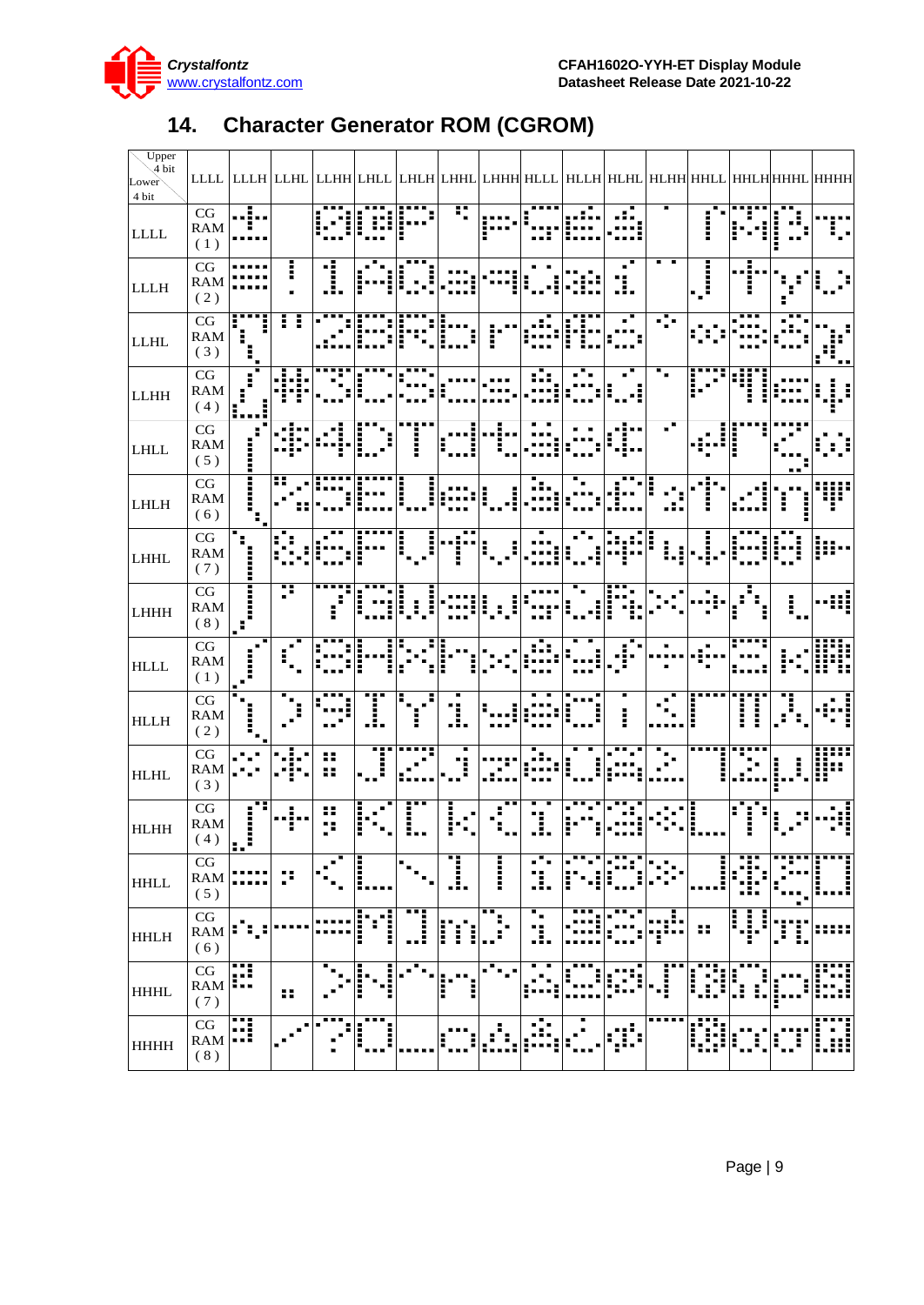

### **15. LCD Module Precautions**

<span id="page-9-0"></span>The precautions below should be followed when using LCD modules to help ensure personal safety, module performance, and compliance of environmental regulations.

#### **1.1. Modules**

- Avoid applying excessive shocks to module or making any alterations or modifications to it.
- Do not make extra holes on the printed circuit board, modify its shape or change the components of LCD display module.
- Do not disassemble the LCD display module.
- Do not operate the LCD display module above the absolute maximum rating.
- Do not drop, bend or twist the LCD display module.
- Soldering: only to the I/O terminals.
- Store in an anti-static electricity container and clean environment.
- It is common to use the "screen saver" to extend the lifetime of the LCD display module.
	- o Do not use the fixed information for long periods of time in real application.
	- o Do not use fixed information in LCD panel for long periods of time to extend "screen burn" effect time.
- Crystalfontz has the right to change the passive components, including R3, R6 & backlight adjust resistors. (Resistors, capacitors and other passive components will have different appearance and color caused by the different supplier.)
- Crystalfontz have the right to change the PCB Rev. (In order to satisfy the supplying stability, management optimization and the best product performance, etc., under the premise of not affecting the electrical characteristics and external dimensions, Crystalfontz has the right to modify the version.).

#### **1.2. Handling Precautions**

- Since the display panel is made of glass, do not apply mechanical impacts such as dropping from a high position.
- If the display panel is accidently broken, and the internal organic substance leaks out, be careful not to inhale or touch the organic substance.
- If pressure is applied to the display surface or its neighborhood of the LCD display module, the cell structure may be damaged, so be careful not to apply pressure to these sections.
- The polarizer covering the surface of the LCD display module is soft and can be easily scratched. Please be careful when handling the LCD display module.
- Clean the surface of the polarizer covering the LCD display module if it becomes soiled using following adhesion tape.
	- o Scotch Mending Tape No. 810 or an equivalent
	- o Never breathe the soiled surface or wipe the surface using a cloth containing solvent such as ethyl alcohol, since the surface of the polarizer will become cloudy.
	- o The following liquids/solvents may spoil the polarizer:
		- Water
		- **Ketone**
		- Aromatic Solvents
- Hold the LCD display module very carefully when placing the LCD display module into the system housing.
- Do not apply excessive stress or pressure to the LCD display module. And, do not over bend the film with electrode pattern layouts. These stresses will influence the display performance. Also, be sure to secure the sufficient rigidity for the outer cases.



Page | 10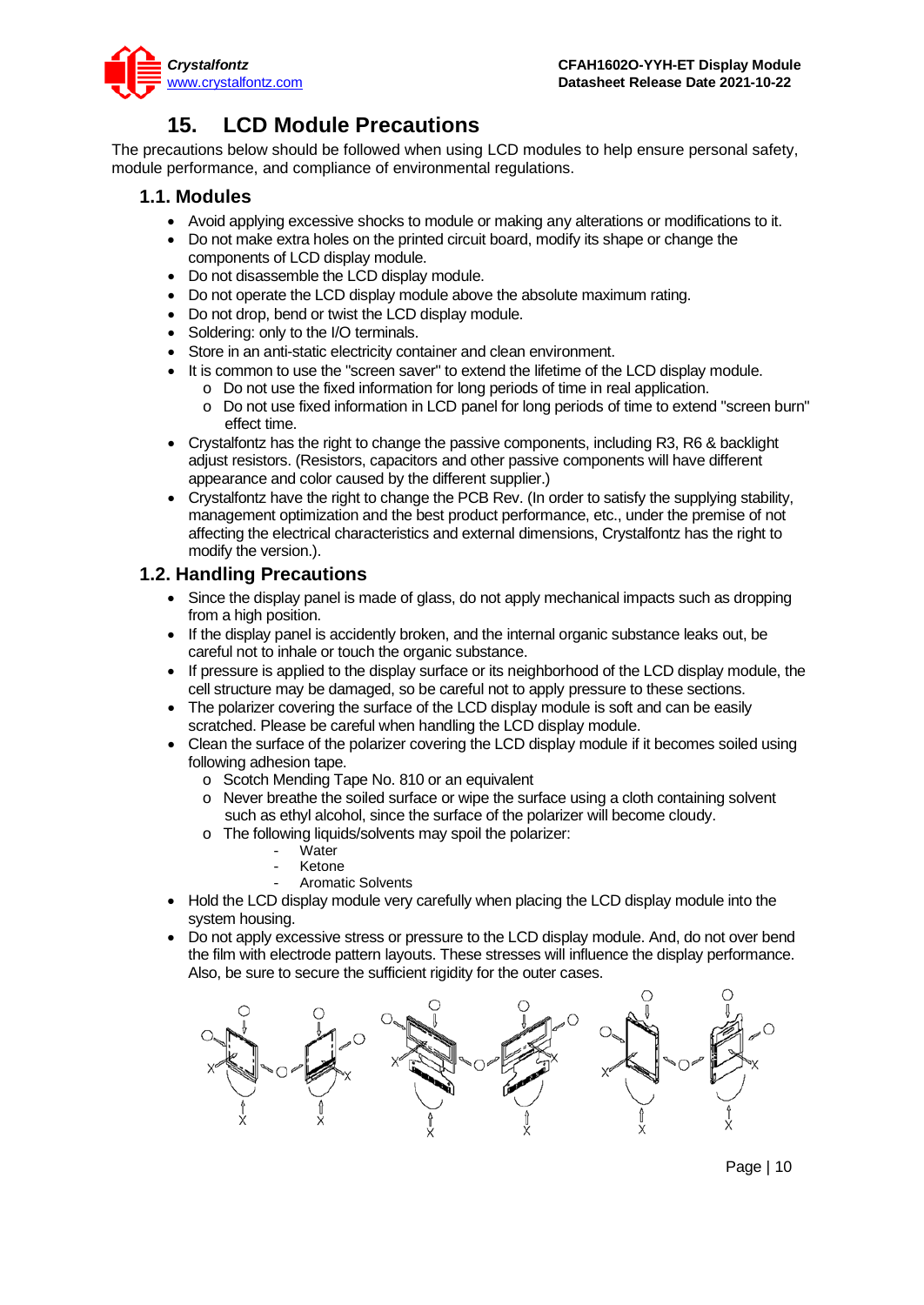

- Do not apply stress to the LSI chips and the surrounding molded sections.
- Do not disassemble or modify the LCD display module.
- Do not apply input signals while the logic power is off.
- Pay sufficient attention to the working environments when handing the LCD display module to prevent occurrence of element breakage accidents by static electricity.
	- $\circ$  Be sure to make human body grounding when handling LCD display modules.
	- o Be sure to ground tools to use for assembly such as soldering irons.
	- o To suppress generation of static electricity, avoid carrying out assembly work under dry environments.
	- o Protective film is being applied to the surface of the display panel of the LCD display module. Be careful since static electricity may be generated when exfoliating the protective film.
- Protection film is being applied to the surface of the display panel and removes the protection film before assembling it. At this time, if the LCD display module has been stored for a long period of time, residue adhesive material of the protection film may remain on the surface of the display panel after the film has been removed. In such a case, remove the residue material by the method discussed above.
- If electric current is applied when the LCD display module is being dewed or when it is placed under high humidity environments, the electrodes may become corroded. If this happens proceed with caution when handling the LCD display module.

#### **1.3. Storage Precautions**

- When storing the LCD display modules put them in static electricity preventive bags to avoid exposure to direct sunlight and fluorescent lamps. Also avoid high temperature and high humidity environments and low temperatures (less than 0°C) environments. (We recommend you store these modules in the packaged state when they were shipped from Crystalfontz). Be careful not to let water drops adhere to the packages or bags, and do not let dew gather on them.
- If electric current is applied when water drops are adhering to the surface of the LCD display module the LCD display module may have become dewed. If a dewed LCD display module is placed under high humidity environments it may cause the electrodes to become corroded. If this happens proceed with caution when handling the LCD display module.

#### **1.4. Designing Precautions**

- The absolute maximum ratings are the ratings that cannot be exceeded for LCD display module. If these values are exceeded, panel damage may happen.
- To prevent occurrence of malfunctioning by noise pay attention to satisfy the V<sub>IL</sub> and V<sub>IH</sub> specifications and, at the same time, to make the signal line cable as short as possible.
- We recommend that you install excess current preventive unit (fuses, etc.) to the power circuit (V<sub>DD</sub>). (Recommend value: 0.5A)
- Pay sufficient attention to avoid occurrence of mutual noise interference with the neighboring devices.
- As for EMI, take necessary measures on the equipment side.
- When fastening the LCD display module, fasten the external plastic housing section.
- If the power supply to the LCD display module is forcibly shut down, by such errors as taking out the main battery while the LCD display panel is in operation, we cannot guarantee the quality of this LCD display module.
	- o Connection (contact) to any other potential than the above may lead to rupture of the IC.

#### **1.5. Disposing Precautions**

• Request the qualified companies to handle the industrial wastes when disposing of the LCD display modules. Or, when burning them, be sure to observe the environmental and hygienic laws and regulations.

#### **1.6. Other Precautions**

- When an LCD display module is operated for a long period of time with a fixed pattern, the fixed pattern may remain as an after image or a slight contrast deviation may occur.
	- $\circ$  If the operation is interrupted and left unused for a while, normal state can be restored.
	- o This will not cause a problem in the reliability of the module.